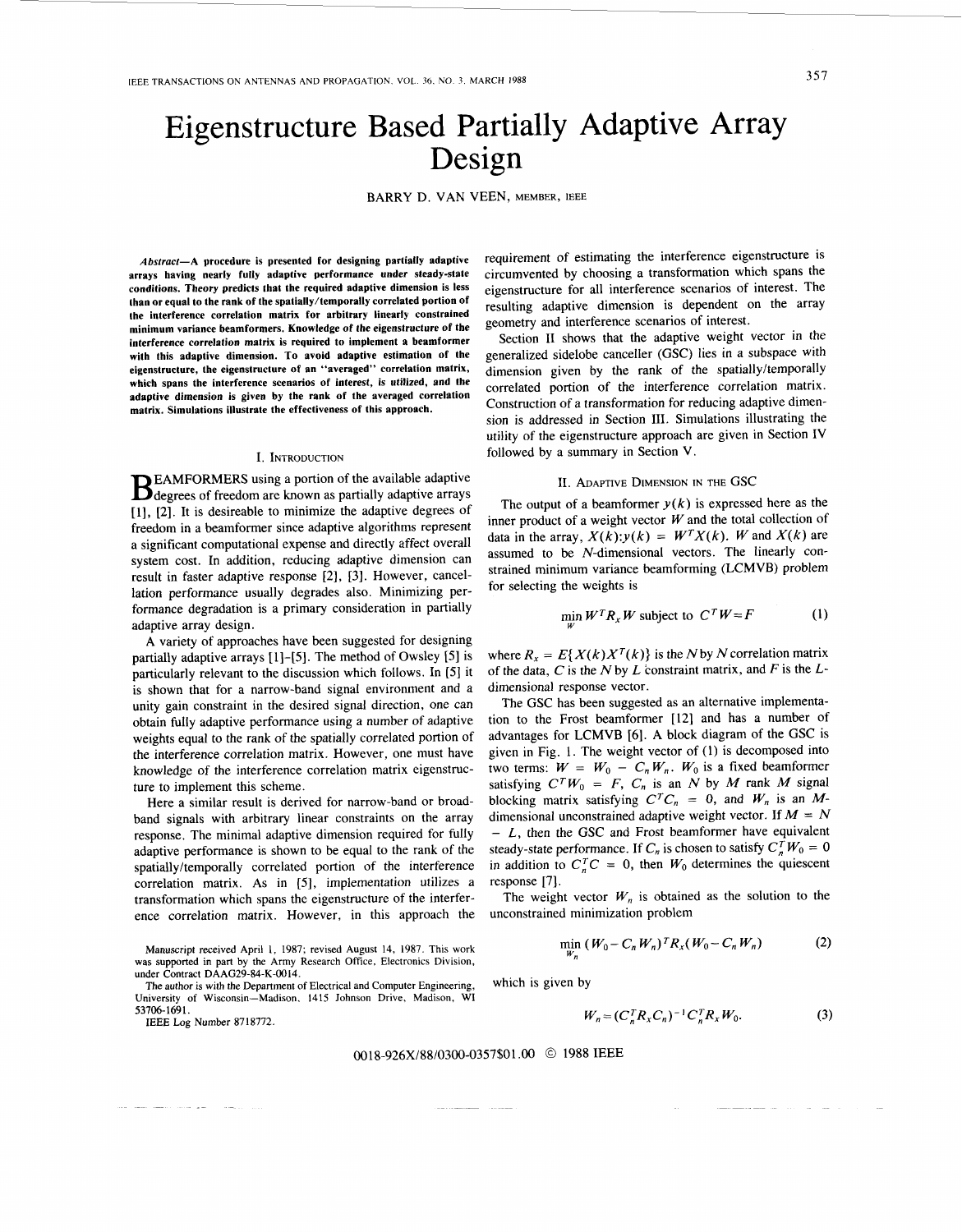<span id="page-1-0"></span>

**Fig.** 1. **Generalized sidelobe canceller (GSC).**

Assume that  $R<sub>x</sub>$  can be decomposed into two terms:  $R<sub>s</sub>$ , corresponding to the signal of interest, and  $R<sub>I</sub>$ , corresponding to interference and noise;  $R_x = R_s + R_l$ . If the signal blocking matrix is designed properly, then it must be orthogonal to the source correlation matrix, or  $C_{n}^{T}R_{s} = 0$ , and *W,,*depends only on *RI*

$$
W_n = (C_n^T R_l C_n)^{-1} C_n^T R_l W_0.
$$
 (4)

Represent  $R<sub>I</sub>$  as the sum of a rank  $K$  spatially/temporally correlated term and an uncorrelated term corresponding to additive white noise

$$
R_I = ESE^T + \sigma^2 I \tag{5}
$$

where  $E$  is an  $N$  by  $K$  matrix of eigenvectors and  $S$  is a diagonal matrix containing the *K* eigenvalues of the correlated portion of  $R<sub>1</sub>$ . Substituting (5) into (4) results in an expression for  $W_n$  in terms of the eigenvectors  $E$ .

Beginning with the term in the inverse we have

$$
C_n^T R_I C_n = \tilde{E} S \tilde{E}^T + \sigma^2 I \tag{6}
$$

where  $\tilde{E}$  is  $C_{n}^{T}E$  and we have assumed  $C_{n}^{T}C_{n} = I$ . This does not cause a loss of generality since it is the space which *C,* spans that is of importance, not the value of its elements. The inverse of **(6)** is obtained using the modified matrices formula *[81* as

$$
(C_{n}^{T}R_{I}C_{n})^{-1} = \sigma^{-2}I - \sigma^{-4}\tilde{E}(\sigma^{-2}\tilde{E}^{T}\tilde{E} + S^{-1})^{-1}\tilde{E}^{T}.
$$
 (7)

 $C_n^TR_jW_0$  becomes

$$
C_n^T R_I W_0 = \tilde{E} G + \sigma^2 C_n^T W_0
$$
  
=  $\tilde{E} G$  (8)

where  $G = SE^{T}W_0$ , and it is assumed that  $C_n$  is designed so  $W_0$  provides the quiescent response of the beamformer [7], thus  $C_n^T W_0 = 0$ . Combining (7) and (8) yields

$$
W_n = C_n^T E H \tag{9}
$$

with the K-dimensional vector  $H$  as

$$
H = \left[\sigma^{-2}I - \sigma^{-4}(\sigma^{-2}\tilde{E}^T\tilde{E} + S^{-1})^{-1}\tilde{E}^T\tilde{E}\right]G.
$$

Equation (9) gives the desired result. The adaptive weight vector lies within a subspace which is at most  $K$ -dimensional, namely, the space spanned by  $C_n^T E$ . Thus assuming *E* is known, one can reduce the adaptive dimensionality of the system from *M* to *K* with no loss in cancellation performance. However, *E* is not generally known *a priori* and computing *E* adaptively would represent a significant computational expense.



**Fig. 2. Partially adaptive generalized sidelobe canceller.**

## **111.** DESIGNING THE PARTIALLY ADAPTIVE GSC

Assuming for the moment that  $E$  is known, the GSC is modified as indicated in Fig. *2* to reduce adaptive dimensionality with no loss in performance. *T* is an *M* by  $K (J = K)$ dimensional transformation whose columns are a basis for the space spanned by the columns of  $C_{n}^{T}E$ . If *E* is not known, then the problem is to find a T of smallest  $J(J \geq K)$  that spans the space in which  $W_n$  lies for all interference scenarios of interest.

Define  $R(\theta)$  to be the correlation matrix for an interferer parameterized by a vector  $\theta$ . For a simple case  $\theta$  could represent the direction of the interferer with respect to the array. More generally,  $\theta$  could represent direction, temporal frequency characteristics, spatial distribution, and uncertainties in sensor position. Define an "averaged" correlation matrix *R* as

$$
\hat{R} = \int_{\theta_a}^{\theta_b} R(\theta) \ d\theta. \tag{10}
$$

 $(C_{n}^{T}R_{I}C_{n})^{-1} = \sigma^{-2}I - \sigma^{-4}\tilde{E}(\sigma^{-2}\tilde{E}^{T}\tilde{E} + S^{-1})^{-1}\tilde{E}^{T}$ . (7)  $\leq \theta_{b}$  lies in the space spanned by  $\hat{R}$ . Note that in general The space spanned by  $\hat{R}$  includes the space spanned any  $R(\theta)$ for  $\theta \in [\theta_a, \theta_b]$ . For example, let  $\theta$  represent the direction of a spatial point source at the array and assume its temporal frequency characteristics are known. In this case  $R(\theta)$  is the correlation matrix of the source located at  $\theta$  and  $\hat{R}$  is an "average" of correlation matrices for sources arriving between directions  $\theta_a$  and  $\theta_b$ . Any source with direction  $\theta_a \leq \theta$  $[\theta_a, \theta_b]$  may represent a union of several disjoint regions.

> Assuming enough *a priori* knowledge of the interference environment is available to construct a representative  $\hat{R}$ , the transformation  $T$  is chosen as a basis for the space spanned by  $C_n^T \hat{R} C_n$ . This is easily accomplished by composing T of the eigenvectors of  $C_{n}^{T} \hat{R} C_{n}$  corresponding to nonzero eigenvalues. The resulting partially adaptive GSC has fully adaptive performance for any interference environment contained within the parameterization region since  $T$  spans the space in which  $C_n^T E$  lies for any  $\theta \in [\theta_a, \theta_b]$ .

> The rank of  $C_n^T \hat{R} C_n$  is important since it determines the number of adaptive weights required. In general, it depends on the array geometry,  $C_n$ , and the parameterization region  $[\theta_a, \theta_b]$  and thus must be evaluated numerically for the specific case of interest. However, some insight into the behavior of the rank of  $\hat{R}$  can be obtained using the results of Buckley [9].

> In *[9]*it is shown that the rank of the correlation matrix for a broad-band source of bandwidth *B* arriving at the array from angle  $\phi$  is approximately given by

$$
\lceil BT(\phi)/\pi + 1 \rceil \tag{11}
$$

where  $T(\phi)$  represents the total temporal aperture of the array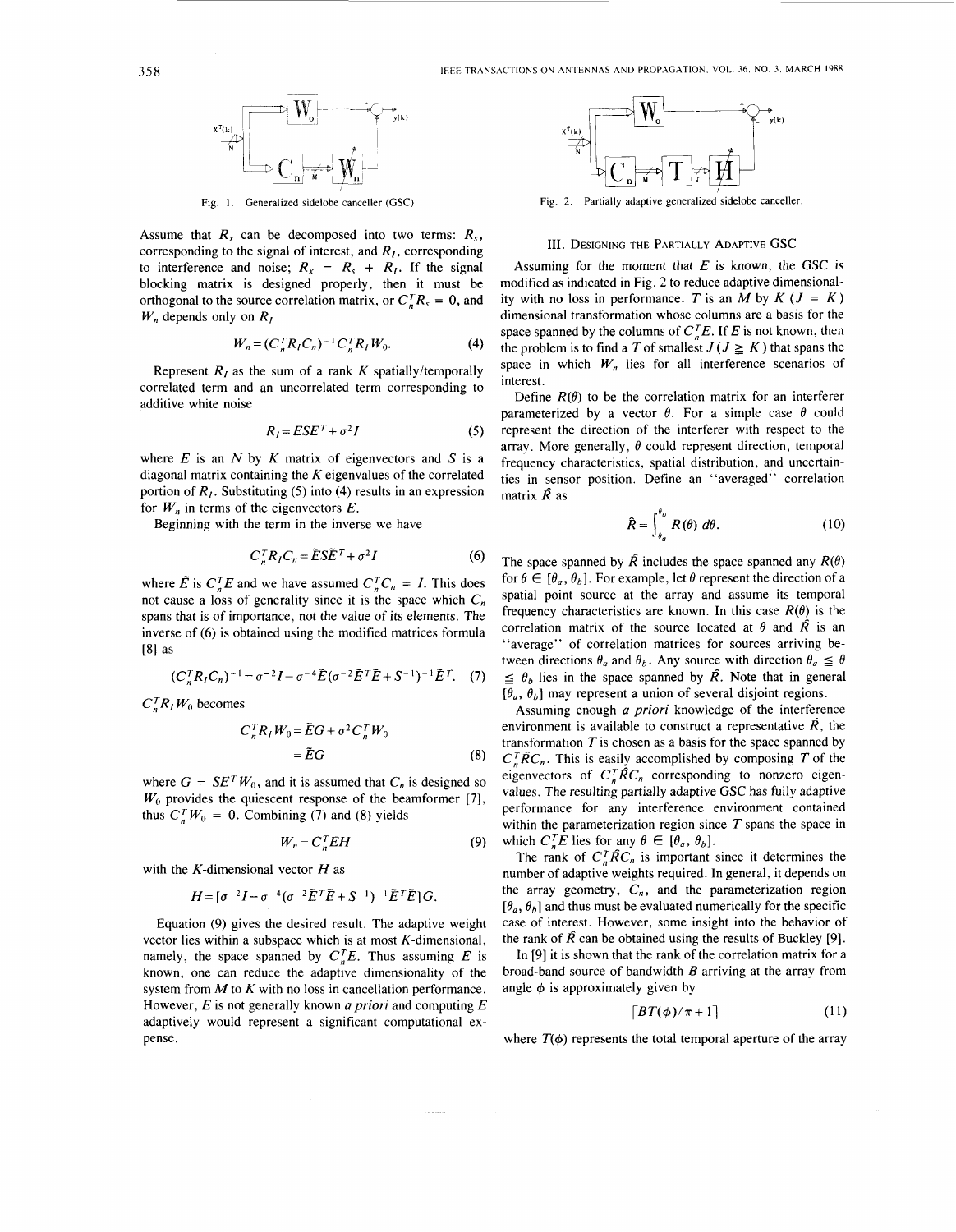presented to a source at  $\phi$  and  $\lceil x \rceil$  indicates the next integer greater than  $x$ . Equation (11) indicates that the rank of an interferer increases as the bandwidth and/or the temporal aperture increases. Therefore, the rank of  $\hat{R}$  (and similarly the rank of  $C_n^T \hat{R} C_n$ ) is expected to increase with increasing bandwidth and/or temporal aperture.

Numerically determining the rank of a matrix is a difficult problem. Following [10] one approach is to choose the rank as the value *J* for which

$$
\sum_{\substack{i=1 \ i \neq j}}^{j} \lambda_i
$$
\n
$$
\sum_{i=1}^{j} \lambda_i
$$
\n(12)

where the  $\lambda_i$  are the ordered eigenvalues  $\lambda_1 \geq \lambda_2 \geq \cdots \geq \lambda_M$ of  $C_{n}^{T} \hat{R} C_{n}$ . The constant  $\alpha$  is chosen less than or equal to one.  $(1 - \alpha)^*100$  determines the percentage error incurred by representing the space spanned by  $C_n^T\hat{R}C_n$  with *J* eigenvectors.

Numerical eigenvalue determination will not yield exactly zero eigenvalues, so choosing  $\alpha$  involves a compromise. Selecting  $\alpha$  too small results in poor performance, while selecting  $\alpha$  too large increases the adaptive dimension unnecessarily. Simulations have indicated that  $\alpha$  must be increased as the severity of the interference threat increases to maintain nearly fully adaptive performance. For example, a value of 0.999 may be sufficient for nulling 40-dB (relative to white noise) interferers, but a value of 0.9999 may be required to achieve fully adaptive performance with 60-dB interferers. In the simulations presented in the following section, a value of 0.999 is satisfactory for interferers having a 20-percent relative bandwidth, but a value of 0.9999 is required for a 40 percent relative bandwidth. Buckley [9] makes a similar observation concerning the number of eigenvector constraints required to null broad-band sources. Detailed investigation of the minimum  $\alpha$  required as a function of bandwidth and power is beyond the scope of the present work.

#### IV. SIMULATIONS

Simulations are presented in this section to verify the effectiveness of the partially adaptive design technique discussed above and illustrate the potential for reducing the number of adaptive weights in a broad-band beamformer for several interference scenarios. In the cases considered  $\theta$ represents the interferer direction of arrival at the array relative to broadside. The interferers are assumed to be real and white on a fixed temporal bandwidth, and the integral of  $(10)$  is approximated with a sum.

The array configuration considered is an eight-element linear equal spaced array having 12 tap FIR filters in each sensor channel. The sensors are spaced at one-half wavelength for the highest frequency component, and the tap delay is normalized to one second, resulting in a normalized temporal frequency range of  $[-\pi,\pi]$ . The constraint matrix is designed to pass signals from broadside on the frequency range of interest using the approach of [9]. The quiescent response is designed using the least squares method of [9] to have unit gain in the broadside direction and zero gain at angles greater than 0.1 rad from broadside on the frequency range of interest. Given the constraint matrix  $(C)$  and quiescent response  $(W_0)$ , the signal blocking matrix  $(C_n)$  is computed as the null space of the matrix  $[C, W_0]$ .

Two different interference bandwidths are considered. The first case has frequency range  $[0.6\pi, 0.8\pi]$  (20-percent relative bandwidth), and the second has frequency range  $[0.4\pi, 0.8\pi]$  (40-percent relative bandwidth). [Fig.](#page-3-0) 3 illustrates the broad-band quiescent beam patterns for the 20-percent relative bandwidth system. **A** similar pattern results for the 40 percent relative bandwidth system.

The partially adaptive array performance is evaluated by comparing fully and partially adaptive array gains for an interference environment consisting of two interferers in additive white noise. The interference to white noise levels are 30 and 40 dB. The gain is evaluated on a grid of 102 points: 17 directions on  $[-\pi/2, \pi/2]$  (30-dB interferer) for each of six directions on [0.15, a/2] (40-dB interferer). Tables **I** and I1 summarize the performance of several different partially adaptive designs for 20- and 40-percent relative bandwidths, respectively.

In each table four different design examples are examined corresponding to various *a priori* assumptions on the directions of interferers. For example, design 3 corresponds **to** the case where one is concerned only with interferers located at positive angles relative to broadside. The average and maximum degradation on the design region is computed using the difference between fully and partially adaptive array gains at the grid points where both interferers are located within the design region. The maximum degradation outside the design region is computed similarly, using grid points where either interferer is outside the design region. The adaptive dimension of the fully adaptive arrays implementing the desired constraints and quiescent response are 87 and **85** for Tables **I** and **I1** respectively. Typical fully adaptive array gains are 50 dB for the 20-percent bandwidth system and 40-50 dB for the 40 percent bandwidth system.

Detailed examination of performance indicates that the maximum degradation on the design region occurs at isolated points. This is supported by the low values of average degradation. For example, design **<sup>1</sup>**in Table **I** has a maximum degradation of 5.71 dB, but the degradation is less than 0.5 dB at 96 of the 102 grid points. The maximum occurs when the 30- and 40-dB interferers arrive at  $-0.12$  and 0.15 rad, respectively, requiring two nulls very close to broadside. Performance is improved with a larger value of  $\alpha$  at the expense of additional adaptive weights. Performance outside the design region is worse, as expected, but remains within 10 dB of fully adaptive for the cases considered.

Typical performance for the partially adaptive designs is illustrated in more detail in Figs. 4-6. The response of design 3 from Table **I** (28 adaptive weights) is compared to that of a fully adaptive system for an environment consisting of two broad-band interferers in white noise. The 30- and 40-dB (relative to white noise) interferers are located at direction sines of 0.38 and 0.66, respectively. Fig. 4 depicts the fully (dashed) and partially (solid) adaptive broad-band beam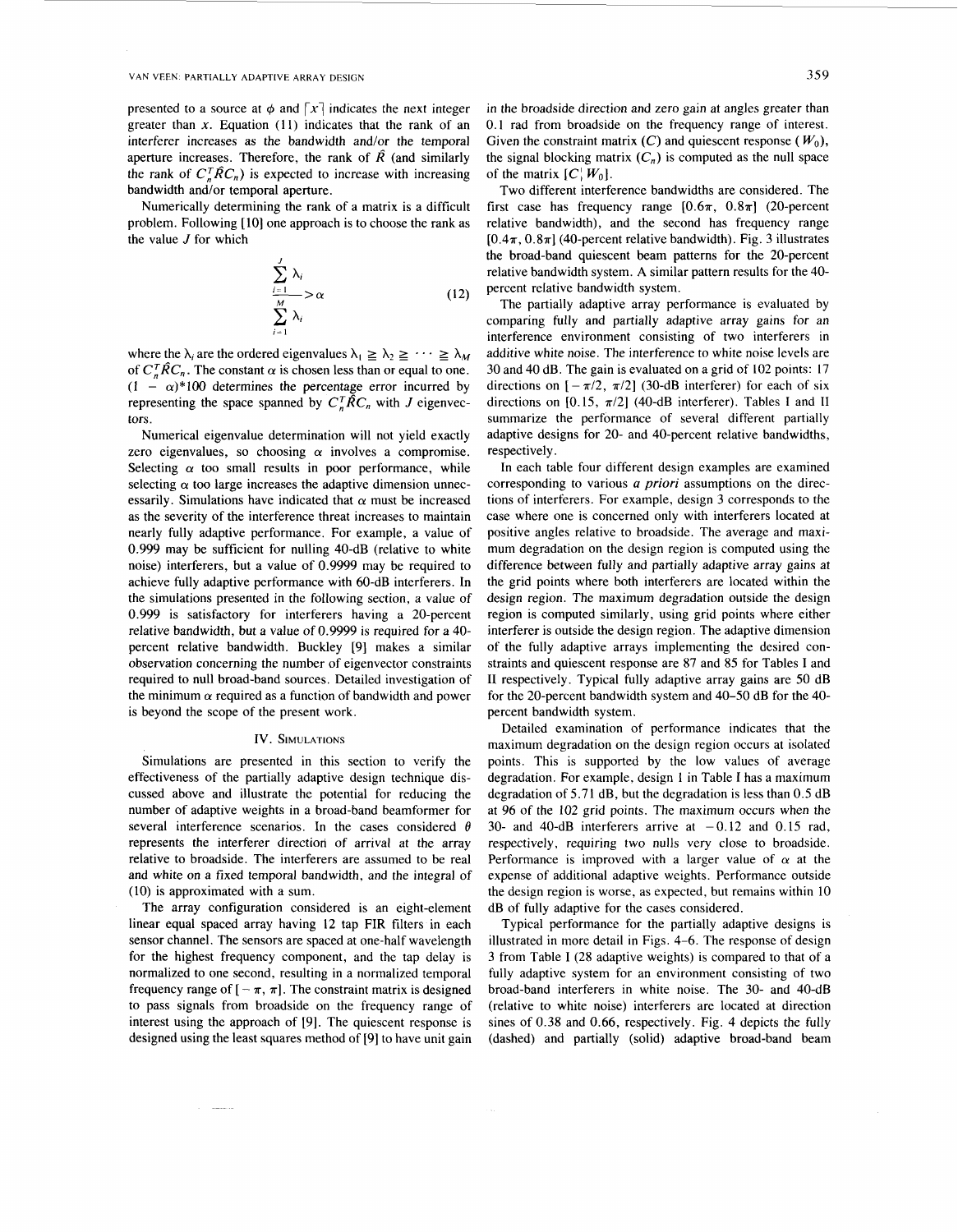**QUIESCENT BEAMPATTERN** - 20% **BW**

<span id="page-3-0"></span>

Broad-band quiescent beam pattern for eight-element linear eqpal spaced array with 12 tap FIR filters per channel. Design Fig. 3. Broad-band quiescent beam pattern for eight-element linear equal space bandwidth  $[0.6\pi, 0.8\pi]$ .

| Design<br>Number | Design<br>Region<br>$\{\theta_a, \theta_b\}$ |                 | Adaptive<br>Dimension | Average Gain<br>Degradation<br>on Region | Maximum Gain<br>Degradation<br>on Region | Maximum Gain<br>Degradation<br>Outside Region |
|------------------|----------------------------------------------|-----------------|-----------------------|------------------------------------------|------------------------------------------|-----------------------------------------------|
|                  | $-1.57$<br>0.1                               | $-0.1$<br>1.57  | 40                    | 0.27                                     | 5.71                                     | N/A                                           |
| $\overline{2}$   | $-0.785$<br>0.2                              | $-0.2$<br>0.785 | 34                    | 0.21                                     | 2.54                                     | 5.71                                          |
| 3                | 0.1                                          | 1.57            | 28                    | 0.27                                     | 2.42                                     | 7.39                                          |
| 4                | 0.1                                          | 0.785           | 22                    | 0.47                                     | 2.85                                     | 8.03                                          |

<sup>a</sup> Fully adaptive dimension is 87. Angles in rad, gain in dB.

Design Average Gain Maximum Gain Maximum Gain Design Region Adaptive Degradation Degradation<br>
Number [ $\theta_a$ ,  $\theta_b$ ] Dimension on Region on Region **Outside Region**  $-1.57 -0.1$ <br>  $0.1$  1.57 63  $-0.785 -0.2$ <br>0.2 0.78 2  $\begin{array}{cccc} -0.785 & -0.2 \\ 0.2 & 0.785 \end{array}$  55 3 0.1 1.57 46 4 0.1 0.785 37 0.22 1.74 N/A 0.17 0.49 1.78 0.41 I .79 4.20 **0.51** I .63 4.62

المرابين المتحملين

TABLE **I1**  PARTIALLY ADAPTIVE PERFORMANCE SUMMARY FOR DESIGN BANDWIDTH  $[0.4\pi, 0.8\pi]$ ,  $\alpha = 0.9999$ <sup>\*</sup>

**<sup>a</sup>**Fully adaptive dimension is 85. Angles in rad, gain in dB.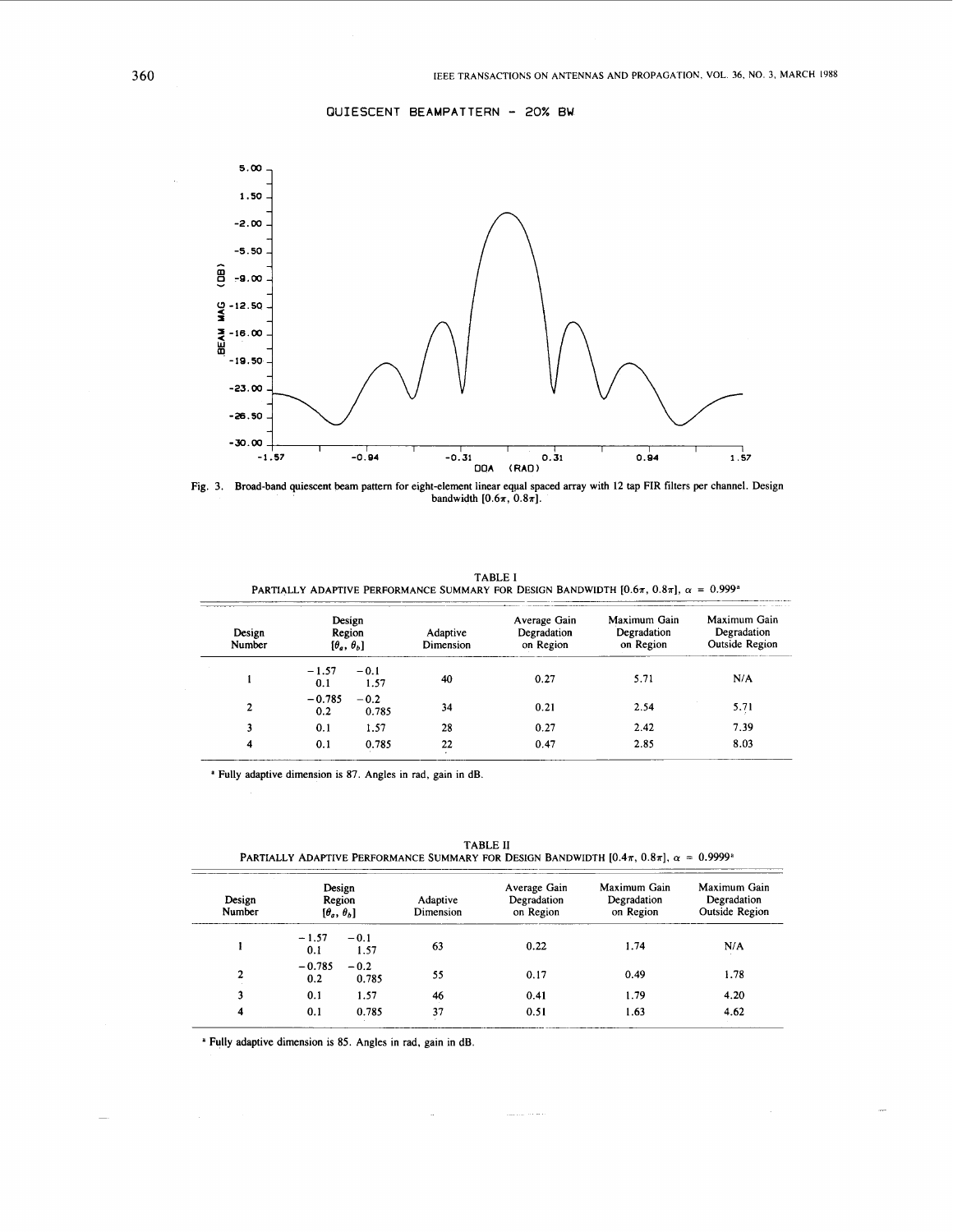





Fig. 5. Frequency response magnitude for systems of Fig. 4 at direction sine of 0.38. Interferer extends from 1.885 (0.6 $\pi$ ) to 2.513 (0.8 $\pi$ ) radians. Solid line represents partially adaptive, dashed line represents fu